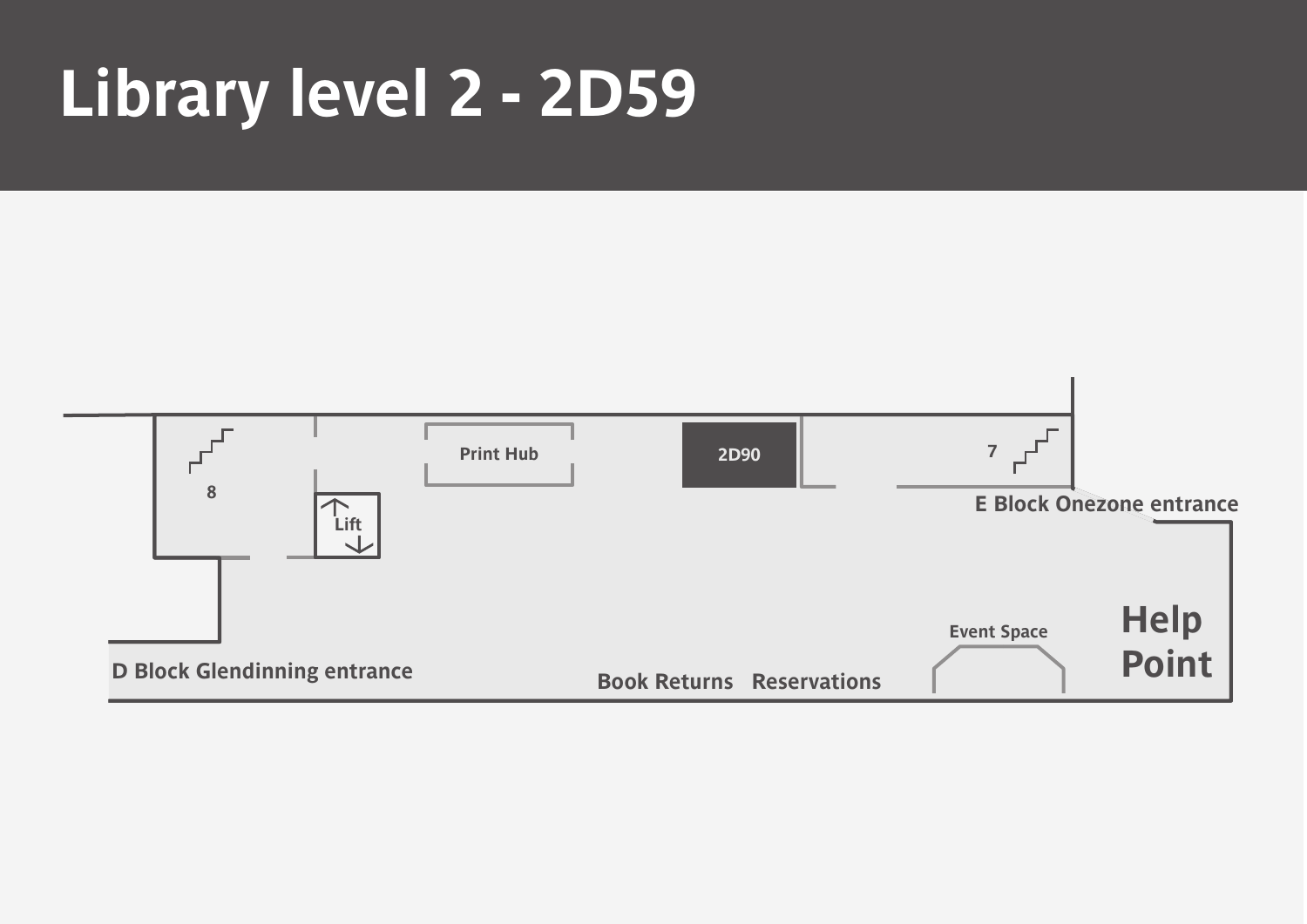# **Library level 3 - 3D27**



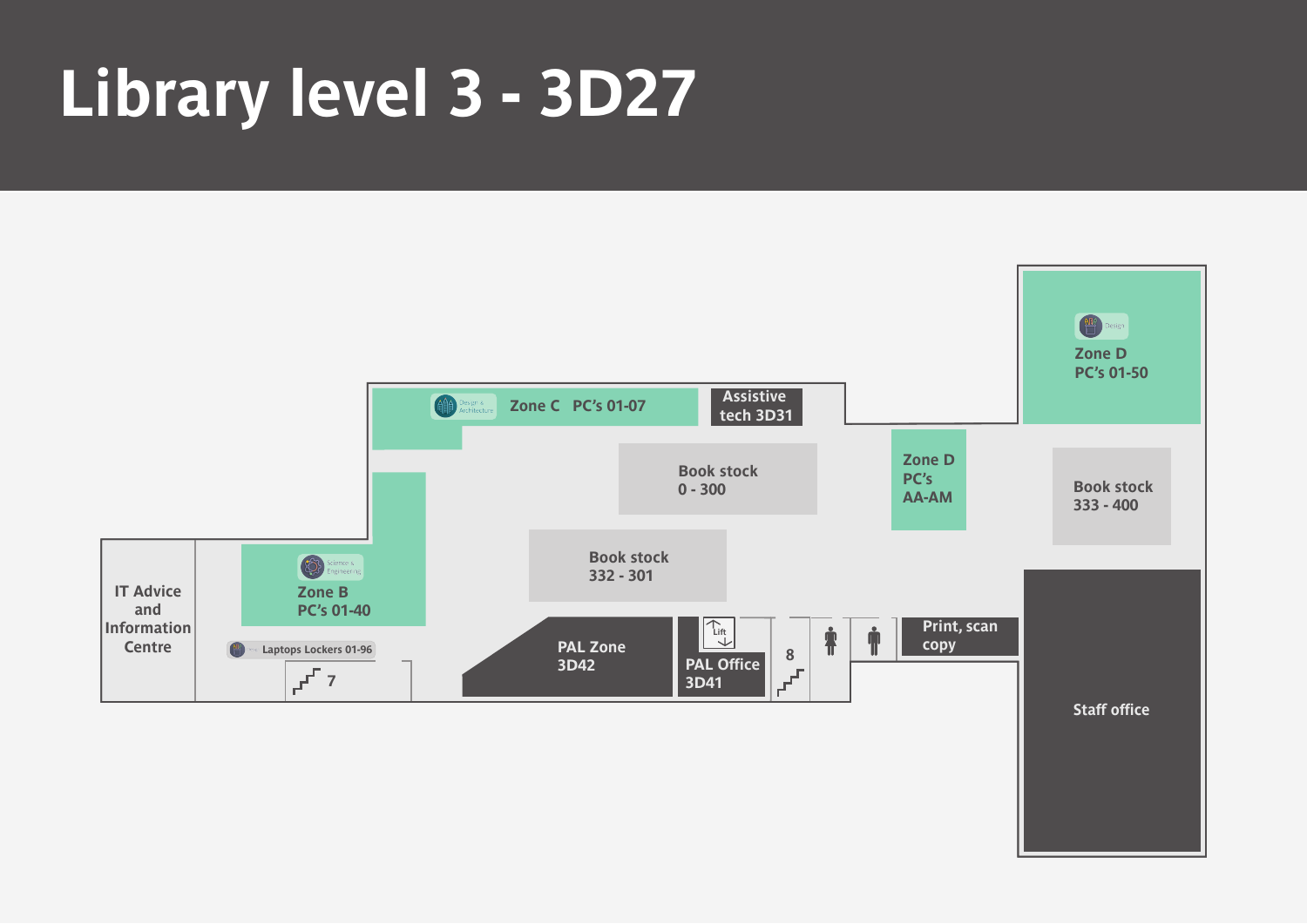## **Library level 4 - 4D25**